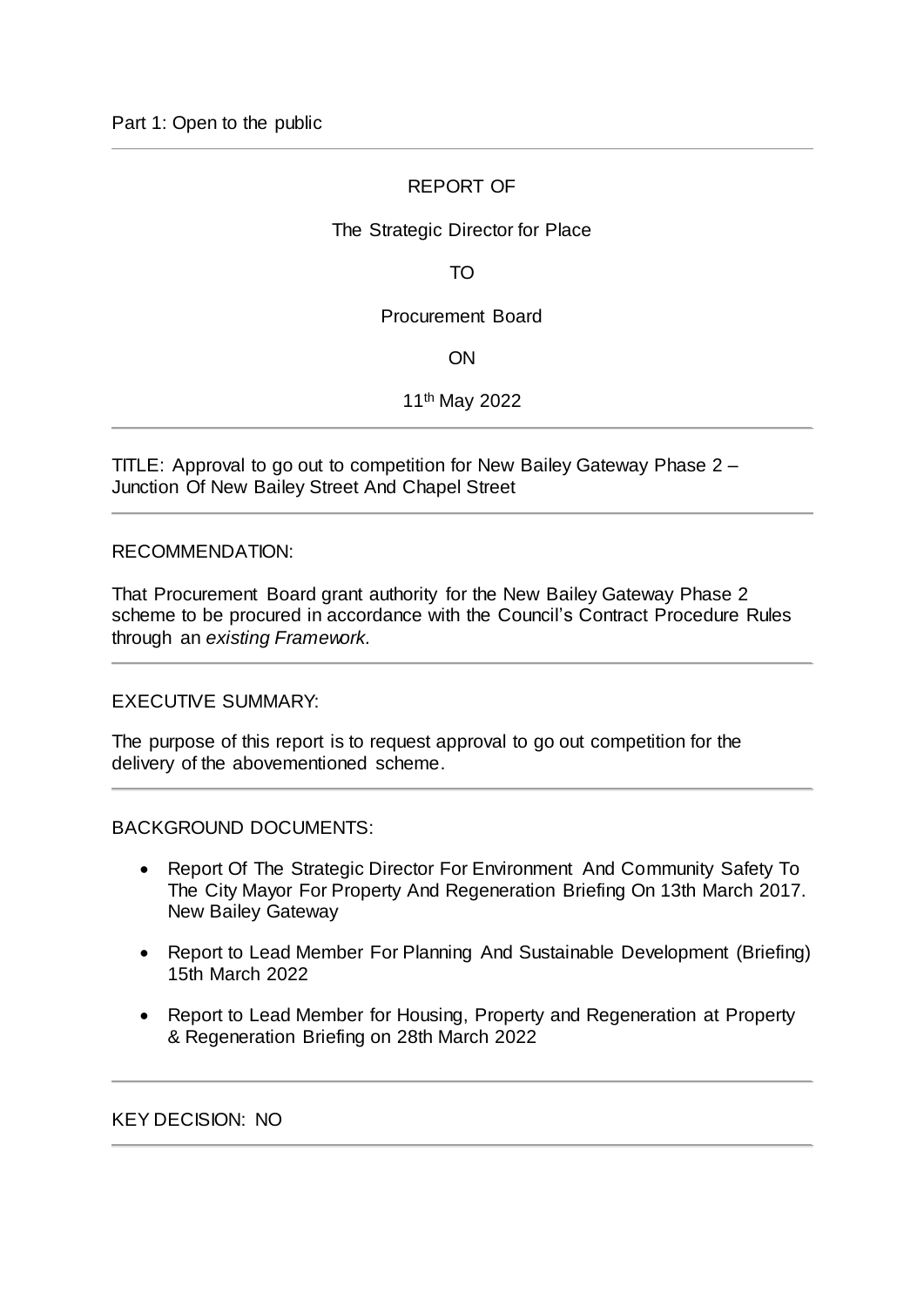### DETAILS:

In September 2015 design feasibility work commenced on the New Bailey Gateway project. Based on criteria established through the funding partners, the key aims of the scheme are to support regeneration in this key location within the city centre. The optioneering phase also resulted in the splitting of the scheme into two distinct phases of works.

Phase 1 works were completed in March 2018 and centred on improvements along New Bailey Street but excluded the junction with Chapel Street.

The Phase 2 scheme includes improvements to the junction of New Bailey Street and Chapel Street and the introduction of a bus gate on New Bailey Street and Bridge Street. The bus gate, to be delivered by Manchester City Council, would create a bus only route heading out of Manchester to the west of Left Bank on Bridge Street. Procurement Board approval is sought only for elements of the scheme at the junction of New Bailey Street and Chapel Street.

The scheme has been developed following traffic modelling carried out by Transport for Greater Manchester (TfGM) and design discussions with TfGM's Urban Traffic Control (UTC) team.

The following benefits have been identified for the delivery of the full Phase 2 scheme (incorporating the junction of New Bailey Street and Chapel Street and the New Bailey Bus Gate):

- Improves bus journey times at a known delay point;
- Locks in the benefits of recent improvements to the Manchester and Salford Inner Relief Road by forcing more through journeys to use this route;
- Complements the new public realm introduced on New Bailey Street by reducing traffic;
- Supports the ongoing development of New Bailey and regeneration in the city centre;
- Supports proposals that are being developed for the junction of Trinity Way and Chapel Street including improved cycling and pedestrian facilities. A reduction in general traffic using New Bailey Street is expected to be required to deliver this scheme in full.
- Supports emerging plans in Manchester for Deansgate and regeneration of the St Mary's Parsonage area of Manchester.

The next stage of the project requires the scheme to be tendered for a price. This will allow the selection of a preferred supplier and an update of the scheme costs.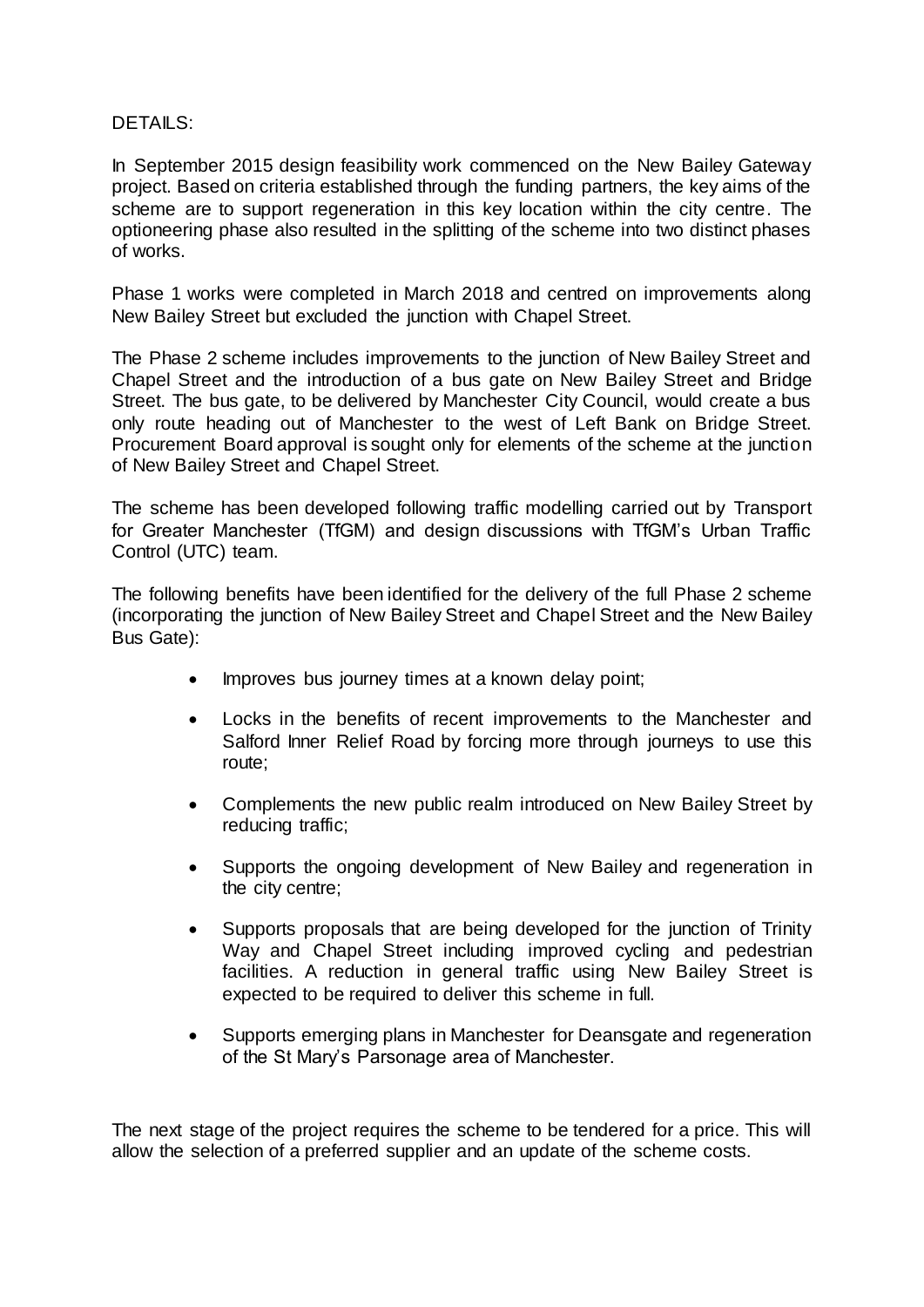The recommended procurement route for the main works contract is the existing Bolton Council Highways Framework Contract 2019/2023 (Option B).

The Bolton Framework has successfully delivered a number of schemes of a similar scale/nature to the junction of New Bailey Street and Chapel Street over the course of its lifespan and has been used to procure contractors for adjoining schemes on Gore Street (Rosgal Limited) and Chapel Street East Phase 1 (The Casey Group Limited). This successful track record, potential for achieving value for money and the nature of the works being proposed are the reasons the Bolton Framework is recommended.

The forecasted key project milestones for the scheme are detailed below:

| <b>Junction of New Bailey Street and Chapel Street</b><br><b>Key Milestones</b>    | <b>Completion</b><br>(Forecasted) |
|------------------------------------------------------------------------------------|-----------------------------------|
| Detailed Design                                                                    | May 2022                          |
| Presentation to Lead Member regarding proposed Traffic<br><b>Regulation Orders</b> | May 2022                          |
| Procurement (up to completion of tender assessment)                                | <b>July 2022</b>                  |
| <b>Construction Starts</b>                                                         | August 2022                       |
| <b>Construction Finishes</b>                                                       | February 2023                     |

The scheme will be funded through a mix of sources which are contributing towards all phases of the New Bailey Gateway scheme. £1.7m Growth Deal 2 monies have been secured, along with match funding from English Cities Fund (£362k). In addition, S106 contributions have been secured totalling £638k.

### KEY COUNCIL POLICIES:

The scheme will contribute to Salford's Great Eight priorities by supporting improvements to our streets and is particularly relevant to priority 3, Tackling the climate emergency, and priority 6, Promoting transport and digital connectivity.

### EQUALITY IMPACT ASSESSMENT AND IMPLICATIONS:

The scheme will contribute to improving accessibility for all through the establishment of safe and attractive routes for pedestrians and cyclists. This will support greater equality through promoting affordable transport options that facilitate access to employment and public transport (through improved access to Salford Central Station and quality bus services along Chapel Street and New Bailey Street).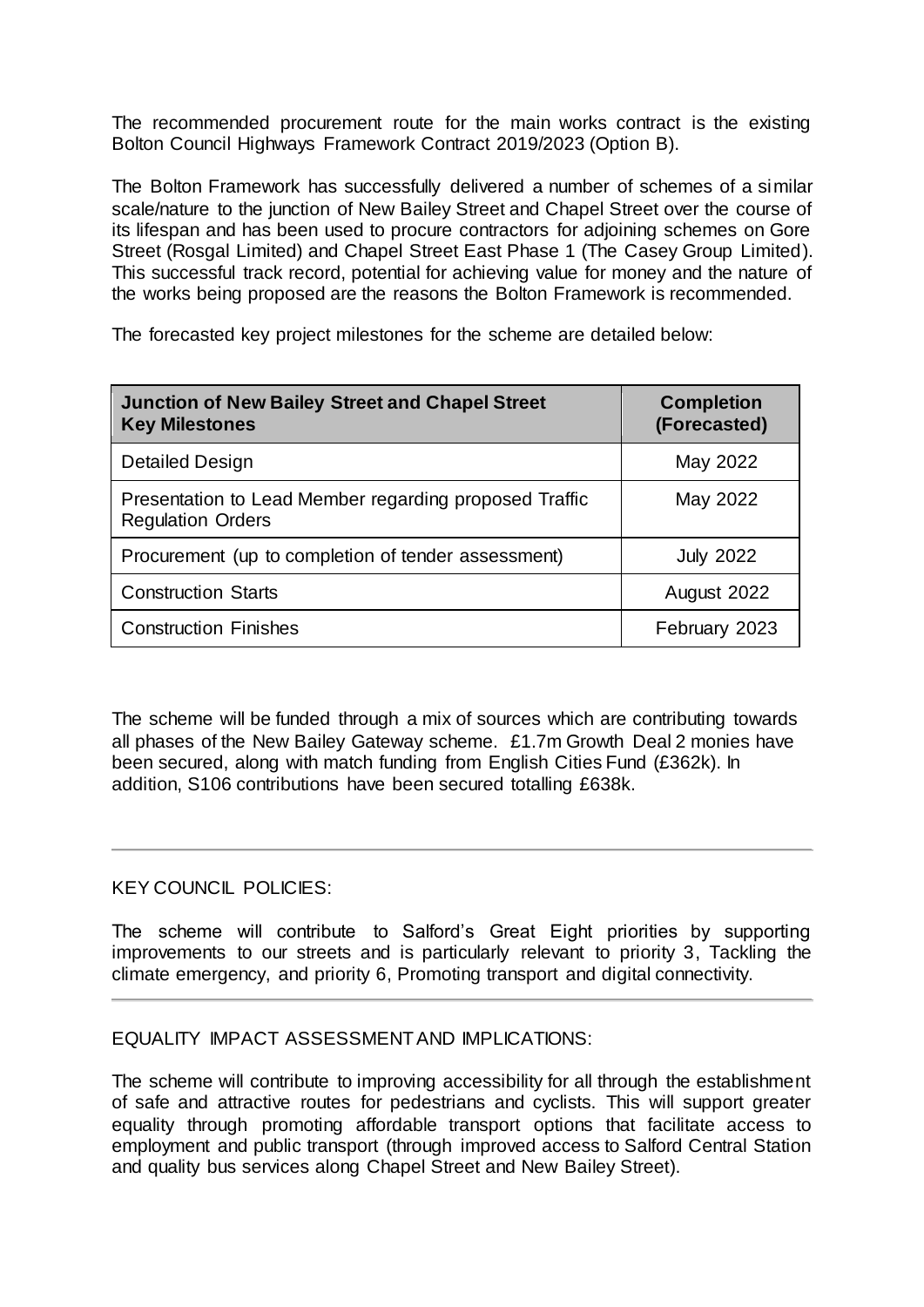Contribution to Social Value will also be considered as an element within the assessment of tender options through quantitative assessment using the Social Value Portal and part of the assessment of the quality submission. This is expected to include, but not limited to, consideration of the following:

- Details of any traineeships, apprenticeships, work experience placements and employment of local labour on this contract;
- Details of any commitments to pay the Salford Living Wage;
- Details of any local companies to be employed as sub-contractors or local suppliers to be utilised in delivering this contract;
- Details of any planned engagement with local secondary schools around curriculum and careers development;
- Details of any proposed donations or in-kind contributions to local community and user groups; and
- Details of any proposed corporate volunteering days.

# ASSESSMENT OF RISK:

Medium: A robust risk management process has been implemented, commencing at project inception stage. A risk register has been established and this is being maintained as a live document which is reviewed periodically and updated following any noteworthy changes to the situation.

Detailed designs are in the process of being finalised for the project and will be completed ahead of the tender process and submission of tender prices. The completion of the tender process is required to provide confirmation of the scheme costs and to inform the final review of the overall funding requirements.

### SOURCE OF FUNDING:

The approved funding submission identified that the scheme is to be paid for through a combination of Growth Deal 2 funding, secured from Transport for Greater Manchester (TfGM), along with third party match funding from English Cities Fund and local authority match funding secured from S106 contributions.

The below table provides a summary of the approved funding allocations for Phase 1 and Phase 2 and the total funding for the scheme**.** The total cost of completing phase 1 of the scheme was £1.4m with the remaining funding of £1.3m to be allocated for phase 2.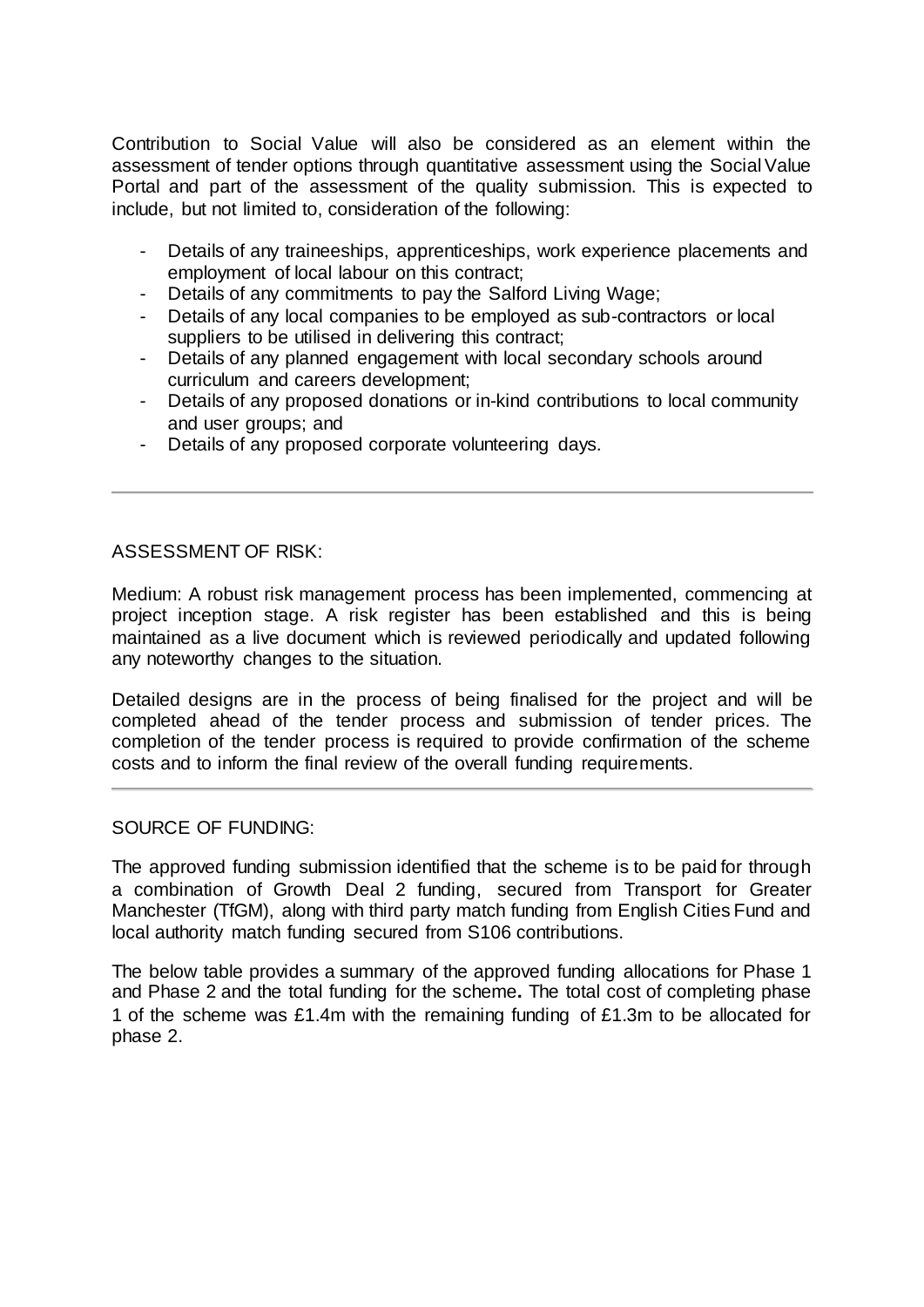# **Scheme funding and spend profile**

| <b>Funding Source</b>                        | Secured<br>Funding | Phase 1<br><b>Outturn Costs</b> | Phase 2<br>Funding |
|----------------------------------------------|--------------------|---------------------------------|--------------------|
| Growth Deal 2                                | £1,700,000.00      | £1,015,506.58                   | £684,493.42        |
| <b>LA Match</b><br>Funding (S106)            | £310,000.00        |                                 | £310,000.00        |
| <b>Third Party</b><br>(ECF) Match<br>Funding | £690,000.00        | £362,232.96                     | £327,767.04        |
| Total                                        | £2,700,000.00      | £1,377,739.54                   | £1,322,260.46      |

# Greater Manchester Combined Authority (Growth Deal 2) £1.7 million

Following submission of a mini-business case this grant funding was approved at the Greater Manchester Transport Growth Group meeting on the 20th December 2016. All costs associated with the scheme incurred by the City Council are being drawn down on a quarterly basis through TfGM.

#### Select Property Group (S106)

Two separate S106 agreements to the value of £880,000 have been signed with the Select Property Group in relation to the developments at 'Riverside' and 'Riverview'. The projects named in these agreements include allocations to contribute to the delivery of New Bailey Gateway.

### S106 Climate Change £90,000

A contribution of £90,000 is to be drawn down from within the councils S106 funding allocation from S106 relating to climate change.

#### English Cities Fund (match funding)

Salford City Council's development partner English Cities Fund (ECF) has agreed to contribute a total of £362,232 towards phase 1 of the scheme.

See financial comments below.

LEGAL IMPLICATIONS: Supplied by: Tony Hatton, Principal Solicitor, tel. 219 6323. Date: 03.02.22

When commissioning contracts for the procurement of goods, services or the execution of works, the Council must comply with the Public Contracts Regulations 2015 (PCR) and its own Contractual Standing Orders (CSOs), failing which a contract may be subject to legal challenge from an aggrieved provider. CSO's stipulate that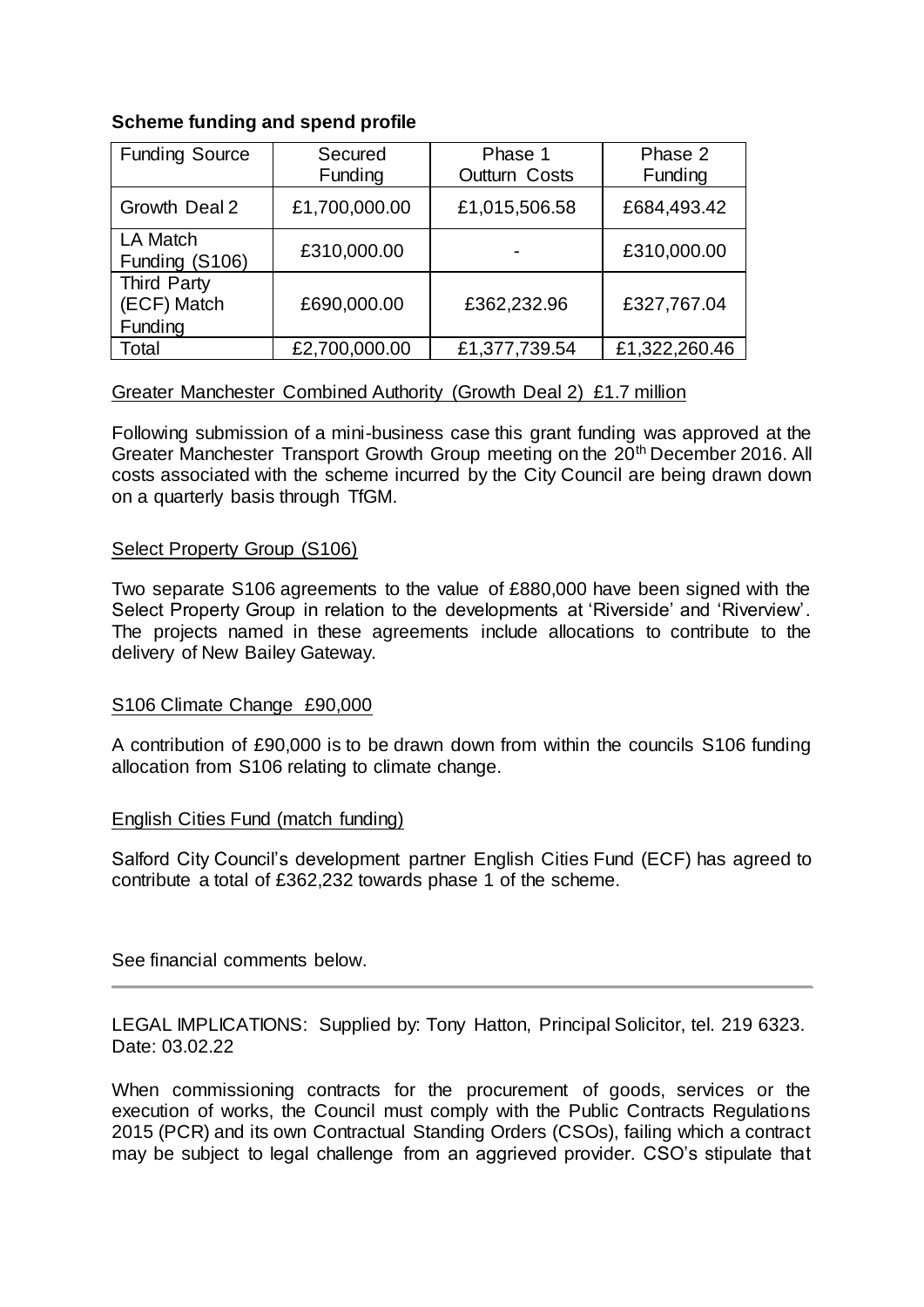where a suitable framework exists, this must be used unless there is an auditable reason not to do so.

The proposed procurement of the works will be by way of a tender exercise in accordance with the process set out in the Bolton Council Highways Framework Contract 2019/2023 (Option B), which itself was procured in accordance with the PCR using an OJEU process, and will therefore ensure that the risk of challenge to the award of any contract is minimal and that any challenge, should it materialise, is extremely unlikely to be successful.

The purpose of a framework agreement is to select through a procurement / evaluation process, a number of providers who can meet the service requirements of the Council, as and when those services are required. If they are required then the Council will undertake an exercise to call off the services from one or more of the providers who have been selected to be on the framework and this may be through any number of ways, in this instance by way of mini competition. A contract will then be formed between the Council and the chosen provider(s). The Council will need to have followed the procedure set out in the framework agreement for mini competition to ensure the procurement process is compliant.

It is important that the Council complies with the terms of the Growth Deal 2 grant funding agreement with TfGM (in particular ensuring that the fund is only used for eligible expenditure) and any timescales around expenditure and reporting are adhered to, otherwise the Council may be at risk of TfGM seeking clawback of the funding for failure to comply.

The report refers to funding for the works coming from s106 funds. The expenditure must be in accordance with the terms of the relevant planning obligations. Should the Council allocate S106 funding outside of the conditions within the agreements, or outside the timescales, or in breach of applicable Regulations, a developer may challenge that decision and claim back contributions.

FINANCIAL IMPLICATIONS: Supplied by: Natalie Birchall Finance Officer L2 Ext 2316. Date: 03.02.22

The New Bailey Gateway scheme is being delivered in two phases with total funding of £2.7m secured through a combination of Growth Deal 2 funding from Transport for Greater Manchester (TfGM), third party match funding from English Cities Fund and local authority match funding secured from S106 contributions.

The first phase of the scheme had an outturn cost of £1.4m and was funded from a mix of secured Growth Deal grant and secured ECF contribution.

The second phase of work is estimated to cost  $£1.3m$  and is to be funded through the remainder of the Growth Deal grant and secured S106 contributions. The confirmed S106 contributions include two separate S106 agreements signed with the Select Property Group in relation to the developments at 'Riverside' and 'Riverview'. A further